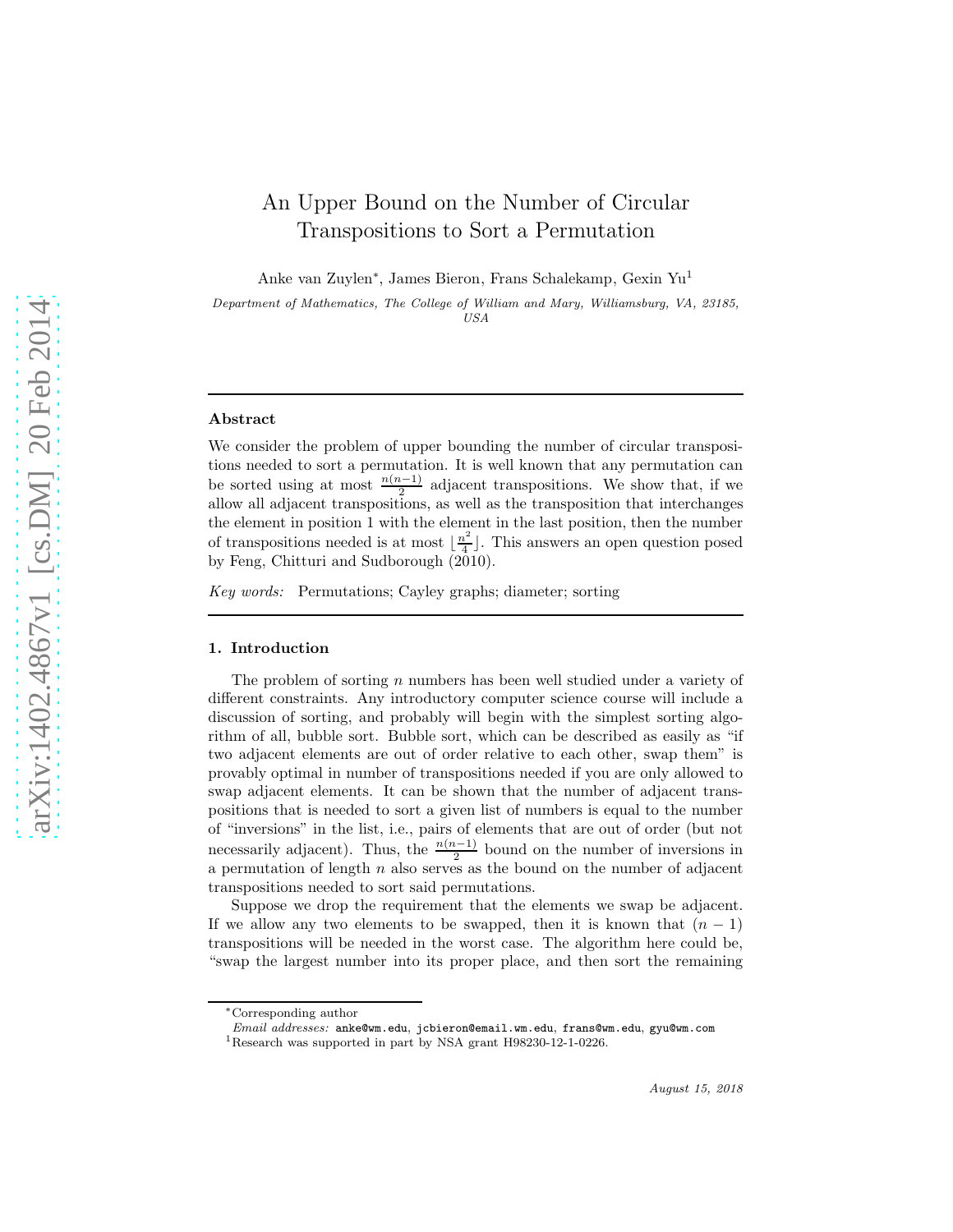$(n-1)$  elements recursively." There is no equivalent of "inversions" in this case, because we can always move at least one element all the way to its proper place; we do not need a local quantity telling us if two adjacent elements are out of order.

In this paper, we consider the properties of a third set of transpositions to be used for sorting a permutation: the set of all cyclically adjacent transpositions. By cyclically adjacent transpositions, we mean all normal adjacent transpositions plus an additional transposition: the one that swaps the first and last elements in the permutation. This is a natural extension of the normal case of adjacent transpositions. Consider if you were sorting elements in a data structure that was cyclic, instead of linear in nature. Clearly, bubble sort is an option in this case; we still have all adjacent transpositions, so we could just ignore the added cyclic transposition and proceed as before. As one would expect, this is far from an optimal algorithm. The problem of designing an algorithm to find an optimal sequence of cyclically adjacent transpositions to sort a permutation was examined and solved by Jerrum [\[2](#page-8-0)]. However, while an optimal algorithm is given, the question of an upper bound on the number of swaps that will be required in the worst case remained unanswered. In 2010, this problem was posed by Feng, Chitturi and Sudborough [\[1\]](#page-8-1) in a paper in which they prove that  $\left[\frac{n^2}{4}\right]$  $\frac{a^2}{4}$  is a lower bound, and they conjecture that this bound is tight. Here, we prove that  $\frac{n^2}{4}$  $\lfloor \frac{n^2}{4} \rfloor$  is indeed an upper bound on the number of cyclically adjacent transpositions needed to sort any permutation of length  $n$ , thus resolving the open question of Feng et al. [\[1\]](#page-8-1).

### 2. Preliminaries

We now introduce the notation we will use throughout this note.

Let  $\pi$  be a permutation of  $\{1, \ldots, n\}$ . We will refer to  $\pi(i)$  as the position of element *i*. If  $\pi(i) = p$ , we have  $\pi^{-1}(p) = i$ , i.e.,  $\pi^{-1}(p)$  gives the element that is in position p. We will sometimes write  $\pi^{-1}$  as the ordered sequence  $(\pi^{-1}(1), \pi^{-1}(2), \ldots, \pi^{-1}(n))$ . In the following, we will use  $i, j, k$  when we want to refer to an element in  $\{1, \ldots, n\}$  and  $p, q, r$  to refer to a position in  $\{1, \ldots, n\}$ .

Given a permutation  $\pi$  and  $p, q \in \{1, ..., n\}$ , applying the transposition  $(p, q)$  to  $\pi$  means that we "swap" the elements in positions p and q to obtain a new permutation  $\tilde{\pi}$ , where  $\tilde{\pi}^{-1}(p) = \pi^{-1}(q)$ ,  $\tilde{\pi}^{-1}(q) = \pi^{-1}(p)$ , and  $\tilde{\pi}^{-1}(r) =$  $\pi^{-1}(r)$  for all  $r \in \{1, \ldots, n\} \backslash \{p, q\}.$ 

We say a transposition  $(p, q)$  is adjacent if  $q = p + 1$ , and we say a transposition  $(p, q)$  is cyclically adjacent if either  $q = p + 1$ , or  $p = n$  and  $q = 1$ . For ease of exposition, we will use  $(p, p+1)$  to denote a cyclically adjacent transposition (i.e., the fact that  $p+1$  is taken modulo n is implicit). We will sometimes refer to a transposition  $(p, p+1)$  when applied to  $\pi$  with  $\pi^{-1}(p) = i, \pi^{-1}(p+1) = j$ , as the *swap*  $(i, j)$  of elements i and j. We remark that a swap is denoted as an ordered pair, where the first element moves "in clockwise direction", i.e., from position p to  $p + 1$  and the second element moves in "counterclockwise" direction", i.e., from position  $p + 1$  to  $p$ .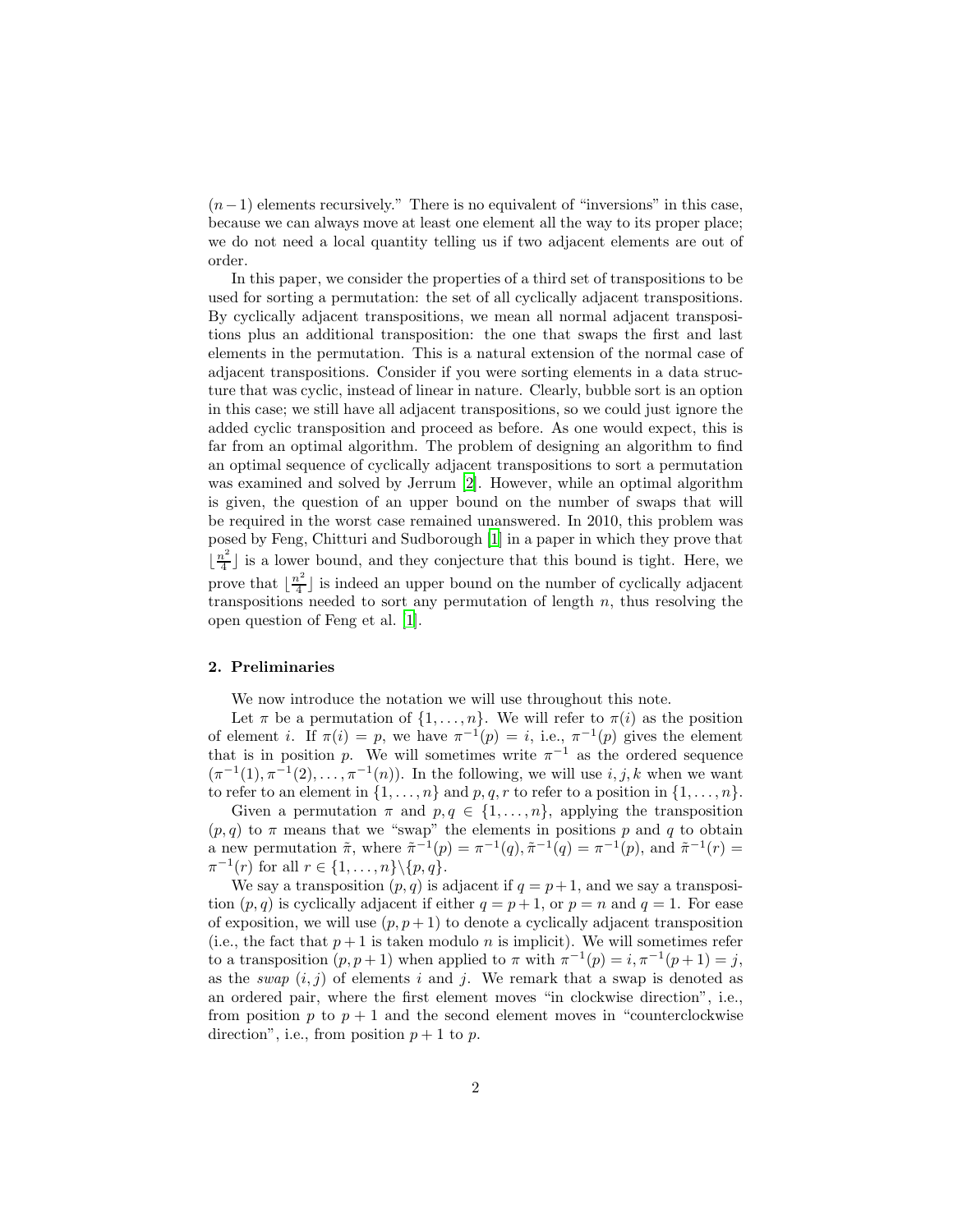We say that  $Q = (q_1, q_2, \ldots, q_m)$  is a sequence of cyclically adjacent swaps for  $\pi$ , if for every  $i = 1, 2, ..., m$  we have that  $q_i$  is a cyclically adjacent swap for the permutation that results from performing the swaps  $q_1, q_2, \ldots, q_{i-1}$  in order on permutation  $\pi$ .

We say a permutation  $\pi$  is sorted by a sequence of transpositions, if we obtain the identity after the sequence of transpositions is applied to  $\pi$ . It is well known that any permutation  $\pi$  can be sorted by at most  $\frac{n(n-1)}{2}$  adjacent transpositions.

In this note, we will show the following theorem. This answers an open question of Feng, Chitturi and Sudborough [\[1\]](#page-8-1).

**Theorem 1.** Given any permutation  $\pi$  of  $\{1, \ldots, n\}$ , there exists a sequence of at most  $\frac{n^2}{4}$  $\frac{d^2}{4}$  cyclically adjacent transpositions to sort  $\pi$ .

To prove the theorem, we begin by reviewing results by Jerrum [\[2\]](#page-8-0). Given a sequence of cyclically adjacent transpositions that sort  $\pi$ , we consider the corresponding sequence of swaps of elements. For this sequence of swaps, we let  $c(i, j)$  be the number of times swap  $(i, j)$  occurs minus the number of times swap  $(j, i)$  occurs. We define the net clockwise displacement for element i as  $d(i) = \sum_{j \neq i} c(i, j)$ . Then we have that

<span id="page-2-0"></span>
$$
\sum_{i=1}^{n} d(i) = 0,
$$
\n(1)

since  $\sum_i d(i) = \sum_i \sum_{j \neq i} c(i,j) = \sum_{(i,j):c(i,j)>0} c(i,j) + \sum_{(j,i):c(j,i) < 0} c(j,i) =$  $\sum_{(i,j):c(i,j)>0} c(i,j) - \sum_{(i,j):c(i,j)>0} c(i,j) = 0$ , where the penultimate equality uses the fact that  $c(i, j) = -c(j, i)$ . Since the sequence of transpositions sorts  $\pi$ , it must be the case that

<span id="page-2-1"></span>
$$
\pi(i) + d(i) \equiv i \pmod{n}, \text{ for every } i \in \{1, \dots, n\}. \tag{2}
$$

Jerrum's key result is a characterization of the net displacement vector d of a minimum length sequence of cyclically adjacent transpositions to sort  $\pi$ . We first show how, given a displacement vector  $d$  that satisfies  $(1)$  and  $(2)$ , we can find a sequence of cyclically adjacent transpositions that sort  $\pi$  and have net displacement vector d. We then give the expression given by Jerrum for  $c(i, j)$ , the net numer of times swap  $(i, j)$  occurs in this sequence, as a function of  $\pi$  and d. Finally, we give Jerrum's main result which characterizes the displacement vector d that corresponds to the minimum length sequence of transpositions that sort  $\pi$ .

<span id="page-2-2"></span>**Lemma 2.** Given a displacement vector d that satisfies  $(1)$  and  $(2)$  with respect to some permutation  $\pi$ , a sequence of cyclically adjacent swaps that sort  $\pi$  and has net displacements given by d is found by repeatedly swapping cyclically adjacent elements  $(i, j)$  such that  $d(i) > d(j)$ , and decreasing  $d(i)$  by 1 and increasing  $d(j)$  by 1.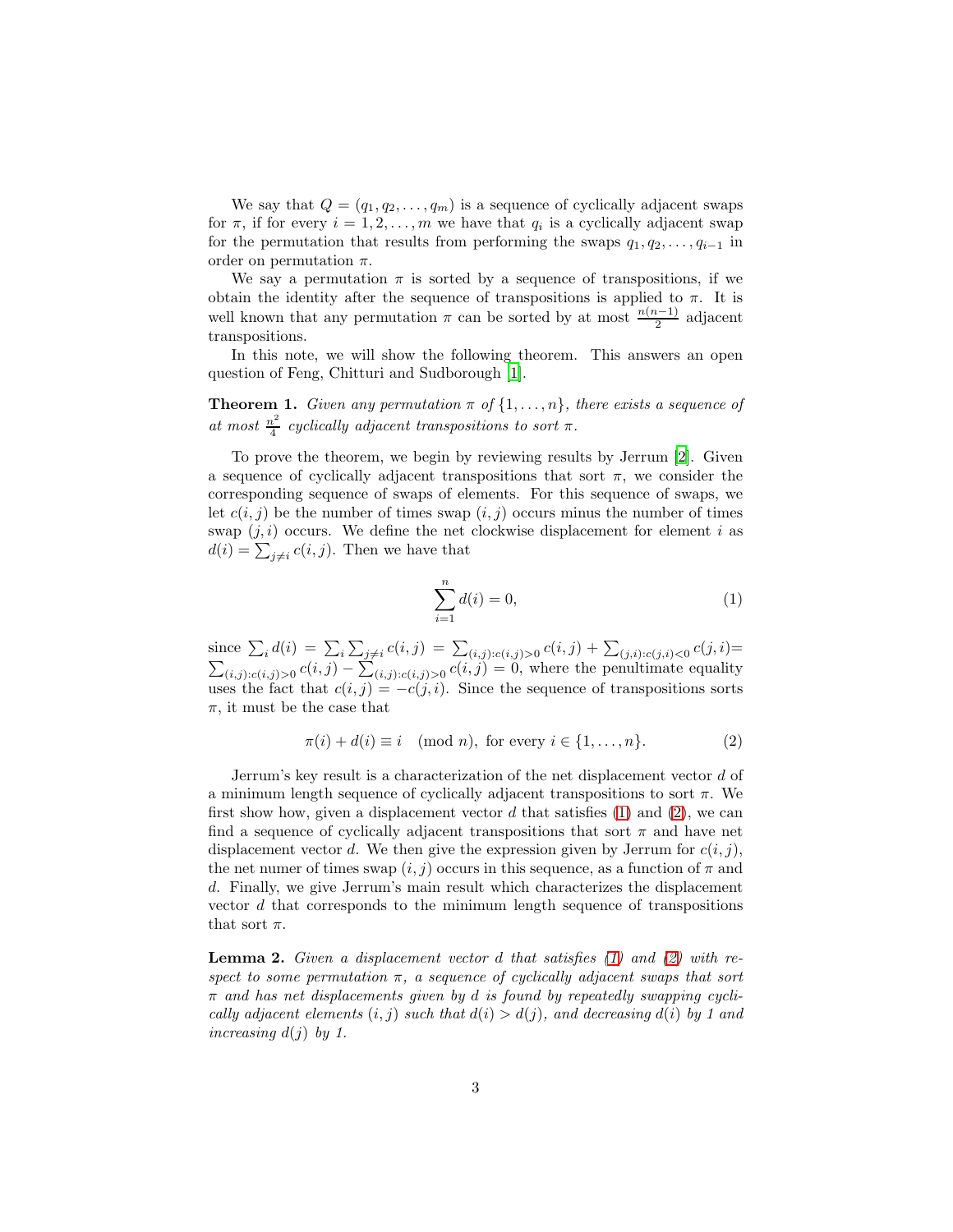**Proof:** Note that cyclically adjacent elements  $(i, j)$  such that  $d(i) > d(j)$ exist unless  $d(i) = 0$  for every  $i = 1, ..., n$ , since d satisfies  $\sum_{i=1}^{n} d(i) = 0$ . After executing the swap, we decrease  $d(i)$  by 1 and we increase  $d(j)$  by 1. Let  $\tilde{d}$  be the new displacement vector. It is easily verified that the new permutation  $\tilde{\pi}$ and displacement vector  $\tilde{d}$  obtained after executing the swap satisfy [\(1\)](#page-2-0) and [\(2\)](#page-2-1). Hence, if this process terminates, then it will result in a sequence of cyclically adjacent swaps to sort  $\pi$  with net displacement vector d.

We now argue that  $\sum_k (\tilde{d}(k))^2 < \sum_k (d(k))^2$ , which implies that this process does indeed terminate.

Note that

$$
\sum_{k} (\tilde{d}(k))^{2} - \sum_{k} (d(k))^{2} = (d(i) - 1)^{2} + (d(j) + 1)^{2} - ((d(i))^{2} + (d(j))^{2})
$$

$$
= -2d(i) + 2d(j) + 2.
$$

Now, note that, since  $\pi(i) = p$  and  $\pi(j) \equiv p+1 \pmod{n}$ , then  $d(i) > d(j)$  implies that  $d(i) \geq d(j)+2$ , since  $\pi$  and d satisfy [\(1\)](#page-2-0). Hence  $-2d(i)+2d(j)+2 \leq -2$ .  $\Box$ 

We note that this lemma generalizes sorting  $\pi$  by using only adjacent transpositions (i.e., bubble sort) in a natural way: In that case, we take  $d(i) = i - \pi(i)$ , for every  $i \in \{1, \ldots, n\}$ . Now, let  $i = \pi^{-1}(p)$  and  $j = \pi^{-1}(p+1)$ . Then  $d(i) = i - p$  and  $d(j) = j - (p + 1)$ , and hence  $d(i) > d(j)$ , implies that  $i > j - 1$ , and hence,  $i > j$ , since  $i \neq j$ . So in this case, the algorithm in Lemma [2](#page-2-2) is simply the bubble sort algorithm, in which we swap adjacent elements  $(i, j)$  if  $i > j$ .

We now give two results that were shown by Jerrum. The expression we use in the next lemma gives an expression for  $c(i, j)$ , the net number of times swap  $(i, j)$  occurs in the sequence resulting from Lemma [2.](#page-2-2) The expression is essentially the same as the expression derived on page 283 of [\[2\]](#page-8-0). For completeness, we give a proof in the appendix.

<span id="page-3-1"></span>**Lemma 3 (Jerrum**[\[2\]](#page-8-0)). Given a displacement vector  $d$  that satisfies  $(1)$  and [\(2\)](#page-2-1) with respect to some permutation  $\pi$ , any sequence of cyclically adjacent transpositions that sorts  $\pi$  and has net displacement vector d has

$$
c(i,j) = \begin{cases} 1 + \max\{m : \pi(i) + d(i) > \pi(j) + d(j) + mn\} & \text{if } \pi(i) < \pi(j), \\ \max\{m : \pi(i) + d(i) > \pi(j) + d(j) + mn\} & \text{if } \pi(i) > \pi(j). \end{cases}
$$

Jerrum's main result is a characterization of the net displacement vector d of the minimum length sequence of cyclically adjacent transpositions for a given permutation  $\pi$ . The following theorem summarizes the results in Corollary 3.7 and Theorem 3.9 of [\[2](#page-8-0)].

Theorem 4 (Jerrum [\[2\]](#page-8-0)). A sequence of cyclically adjacent transpositions that sort permutation  $\pi$  is of minimum length if and only if each pair of elements is swapped at most once, and the net displacement vector d satisfies

<span id="page-3-0"></span>
$$
d(i) - d(j) \le n \text{ for all } i, j \in \{1, \dots, n\}.
$$
\n
$$
(3)
$$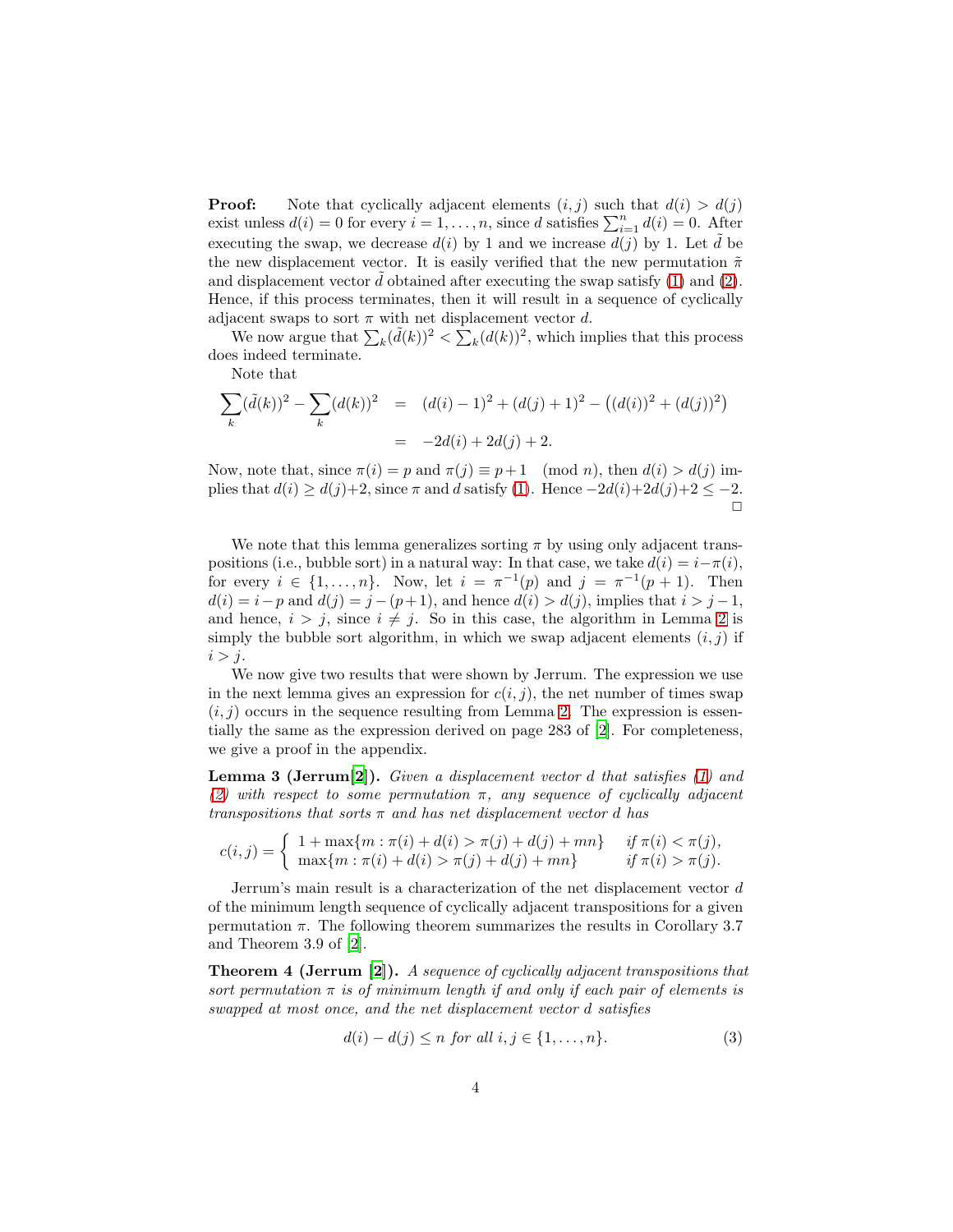We omit the proof since the results in the next section only rely on the fact that for any permutation  $\pi$ , there exists a sequence of cyclically adjacent transpositions that sort  $\pi$  and for which the net displacement vector d satisfies [\(3\)](#page-3-0).

To find this sequence, we initialize  $d(i) = i - \pi(i)$  for  $i = 1, \ldots, n$ . Note that  $|d(i)| \leq n$  for every *i*.

Now, if  $d(i) - d(j) > n$ , then  $d(i) > 0$  and  $d(j) < 0$ . If we subtract n from  $d(i)$  and add n to  $d(j)$ , we obtain a new valid displacement vector d', which has  $d'(i) = d(i) - n < 0$  and  $d'(j) = d(j) + n > 0$ . Therefore,  $\sum_{k} |d'(i)|$  $\sum$  $(k)| =$  $\sum_{k} |d(k)| - |d(i)| + |d(i) - n| - |d(j)| + |d(j) + n| = \sum_{k}$ <br> $\sum_{k} |d(k)|$ . Hence, this process will terminate. We  $|d(k)|+2n-2(d(i)-d(j))$  <  $_{k}$  |d(k)|. Hence, this process will terminate. We can then use Lemma [2](#page-2-2) to find the corresponding sequence of cyclically adjacent transpositions.

# 3. An upper bound on the number of cyclically adjacent transpositions to sort  $\pi$ .

By the results from the previous section, we know that for any permutation  $\pi$  of  $\{1, \ldots, n\}$ , there exists a sequence of cyclically adjacent transpositions with net displacement vector d which satisfies [\(3\)](#page-3-0) that sorts  $\pi$ . If we apply a cyclically adjacent swap  $(i, j)$  with  $d(i) > d(j)$ , then  $d(i)$  is decreased by one, and  $d(j)$  is increased by one. Hence,  $\frac{1}{2}\sum_{i=1}^{n} |d(i)|$ , where d satisfies [\(1\)](#page-2-0), [\(2\)](#page-2-1) and [\(3\)](#page-3-0), is a lower bound on the number of cyclically adjacent transpositions needed to sort  $\pi$ . The maximum value this lower bound can take is  $\frac{n^2}{4}$  $\frac{i^2}{4}$ , since  $d$  satisfies [\(3\)](#page-3-0). It was shown in [\[1\]](#page-8-1) that this bound is tight for the permutation  $\pi^{-1} = (\frac{n}{2} + 1, \frac{n}{2} + 2, \dots, n - 1, n, 1, 2, \dots, \frac{n}{2})$ , where *n* is even.

One might conjecture that there always exists a swap such that  $\frac{1}{2} \sum_{i=1}^{n} |d(i)|$ decreases by one, which would prove that  $\frac{n^2}{4}$  $\frac{v^2}{4}$  is also an *upper bound* on the number of cyclically adjacent transpositions needed to sort any permutation π. However, this is only if there exists an adjacent swap  $(i, j)$  where  $d(i) > 0$ and  $d(j) < 0$ . The following example shows that such a swap does not always exist: let  $\pi^{-1} = (3, 2, 1, 4)$ . Then  $d = (2, 0, -2, 0)$  satisfies  $(1), (2)$  $(1), (2)$  and  $(3),$  but any cyclically adjacent swap does not decrease  $\sum_{i=1}^{n} |d(i)|$ . In this section, we use different techniques to show that the conclusion does hold that at most  $\frac{n^2}{4}$ cyclically adjacent transpositions suffice to sort any permutation  $\pi$ .

We begin by stating two auxiliary lemmas. To maintain the flow of the argument, we defer their proofs until later in this section. We slightly generalize the notion of permutation to be a bijection of any set S of positive integers. Note that the net displacement vector of a sequence of cyclically adjacent swaps is still well defined as  $d(i) = \sum_{j \neq i} c(i, j)$ . The following lemma follows from Lemma [3.](#page-3-1)

<span id="page-4-0"></span>**Lemma 5.** Let  $\pi$  be a permutation of S, and let  $Q = (q_1, q_2, \ldots, q_m)$  be a sequence of cyclically adjacent swaps for  $\pi$ , with net displacement vector d that satisfies [\(3\)](#page-3-0). Then for any two distinct elements  $i, j \in S$ ,

- (a)  $d(i) \geq d(j)$  implies  $0 \leq c(i, j) \leq 1$ .
- (b)  $d(i) = d(j)$  implies  $c(i, j) = 0$ .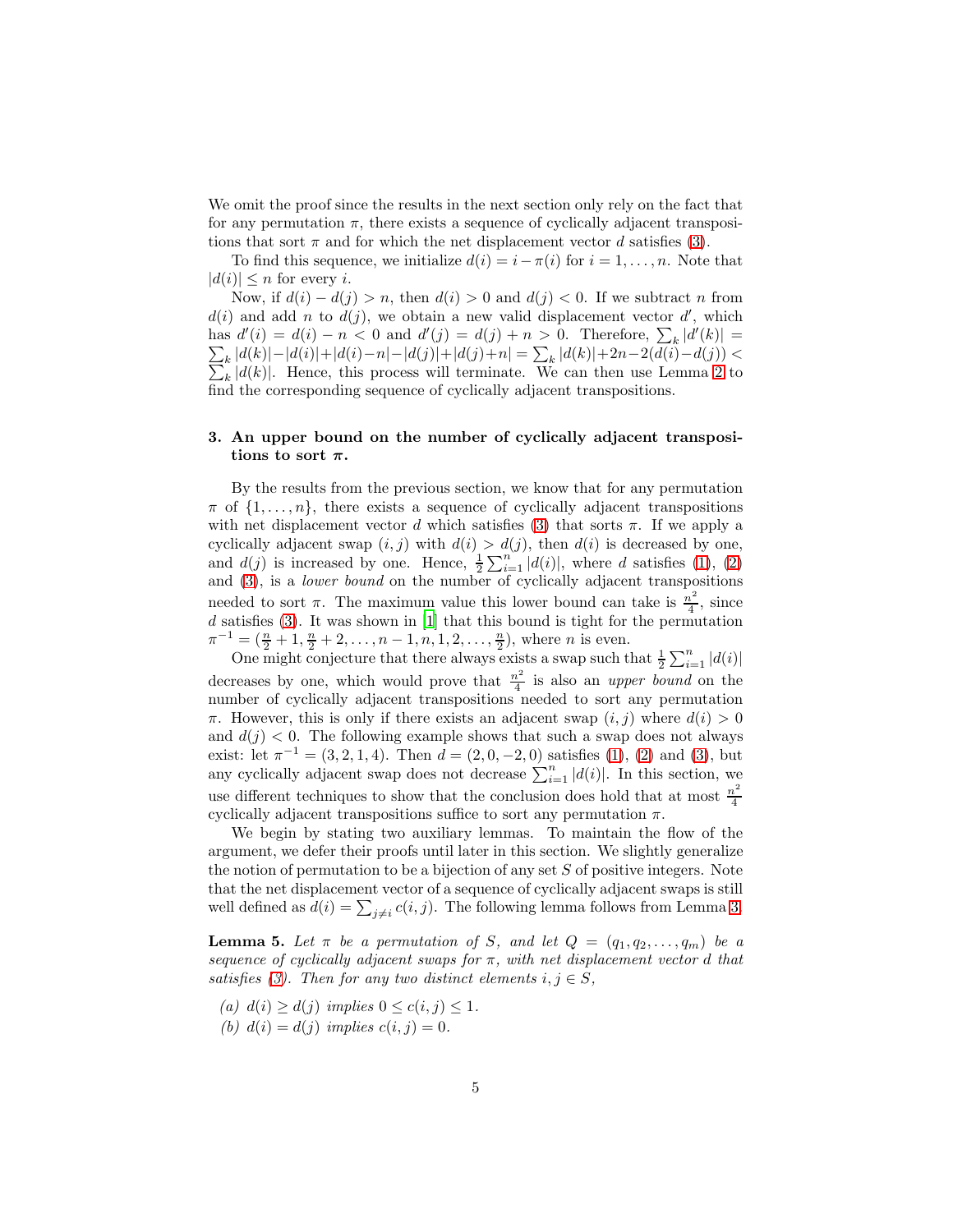## (c)  $d(i) - d(j) = n$  implies  $c(i, j) = 1$ .

We will prove our main result by induction, and in order to use the inductive hypothesis, we will remove some element  $k$  from  $S$ . We now define what we mean by a permutation corresponding to  $\pi$  restricted to  $S \setminus \{k\}$ . First of all, we define the relationship "i is directly before j in a permutation  $\pi$ " if either  $\pi(i) < \pi(j)$  and there is no  $\ell \in S$  so that  $\pi(i) < \pi(\ell) < \pi(j)$ , or  $\pi(i) = \max S$ and  $\pi(j) = \min S$ , where  $\max S$  and  $\min S$  are the largest and smallest integer in S respectively. We denote this relationship by  $i \prec j$ .

Given a permutation  $\pi$  of S and a permutation  $\pi': S \setminus \{k\} \to S \setminus \{k\}.$  We say  $\pi'$  is a permutation corresponding to  $\pi$  restricted to  $S \setminus \{k\}$  if  $\pi'$  preserves the  $\prec$ -relationship, i.e.  $i \prec j$  in  $\pi'$  for  $i, j \in S'$  if  $i \prec j$  in  $\pi$ , or  $i \prec k \prec j$ in  $\pi$ . We note that there are  $|S| - 1$  distinct permutations corresponding to  $\pi$ restricted to  $S \setminus \{k\}$ , but this will not be important for our purposes.

<span id="page-5-0"></span>**Lemma 6.** Let  $\pi$  be a permutation of S, and let  $Q = (q_1, q_2, \ldots, q_m)$  be a sequence of cyclically adjacent swaps for  $\pi$ , resulting in permutation  $\sigma$ . Let  $Q'$ be the sequence of swaps, where all swaps involving element k are deleted, and let  $\pi'$  be any permutation corresponding to  $\pi$  restricted to  $S \setminus \{k\}$ . Then  $Q'$  is a sequence of cyclically adjacent swaps for  $\pi'$ , and performing  $Q'$  on  $\pi'$  results in a permutation corresponding to  $\sigma$  restricted to  $S \setminus \{k\}.$ 

We now rephrase our main theorem, and use the two previous lemmas to prove it. By the results of the previous section, we have that for any permutation  $\pi$  there exists a minimum length sequence of cyclically adjacent transpositions that sorts  $\pi$ , so that every pair of elements is swapped at most once, and the net displacement vector satisfies [\(3\)](#page-3-0). It is therefore sufficient to prove that a sequence of cyclically adjacent swaps with the properties that each pair of elements is swapped at most once, and the net displacement vector satisfies [\(3\)](#page-3-0), has length at most  $\frac{n^2}{4}$  $\frac{n^2}{4}$ , where *n* is the number of elements.

Theorem 7. Consider a sequence of cyclically adjacent swaps for a permutation  $\pi$  of a set of n elements, where each pair of elements is swapped at most once, and for which the net displacement vector d satisfies [\(3\)](#page-3-0). Then the sequence consists of at most  $\frac{n^2}{4}$  $rac{v}{4}$  swaps.

**Proof:** We prove the lemma by induction on n. If  $n = 2$ , then the lemma is clearly true, as in this case there is only one pair of elements, and this pair can be swapped at most once.

Now, assume the lemma is true for  $n' = n - 1$ . Consider a sequence of cyclically adjacent swaps for a permutation  $\pi$  of a set S of n elements that satisfies the conditions of the lemma.

Let  $d_{\text{max}} = \max_i d(i)$  and let  $d_{\text{min}} = \min_i d(i)$ . Note that  $d_{\text{max}} - d_{\text{min}} \leq n$ by [\(3\)](#page-3-0), and hence either  $d_{\max} \leq \frac{n}{2}$  or  $-d_{\min} \leq \frac{n}{2}$ . In the first case, let k be an element such that  $d(k) = d_{\text{max}}$ ; in the second case, we let k be such that  $d(k) = d_{\min}$ .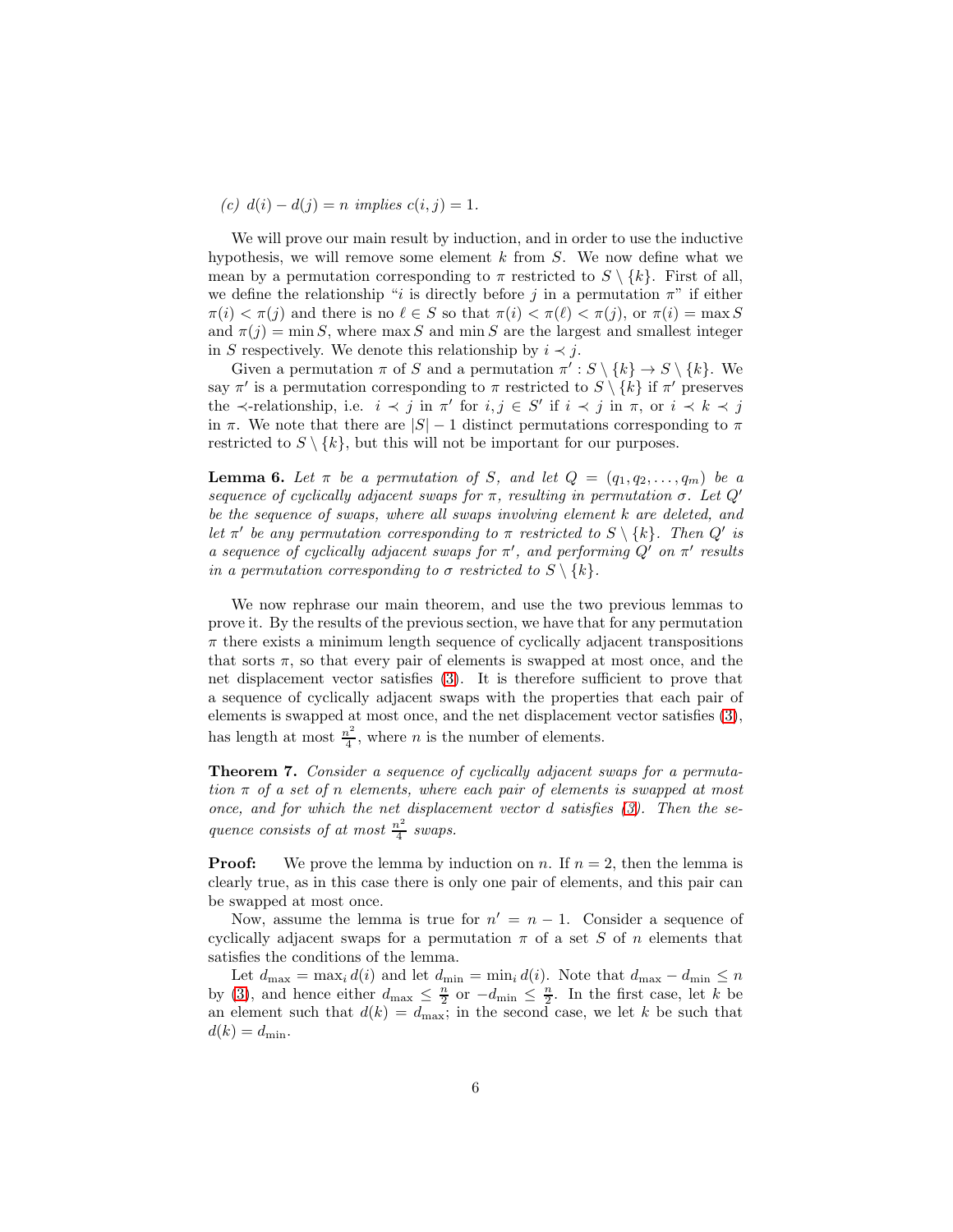In order to use the inductive hypothesis, we remove element  $k$  from  $S$ . We let  $Q'$  be the sequence of swaps, where all swaps involving element k are deleted, and we let  $\pi'$  be any permutation corresponding to  $\pi$  restricted to  $S \setminus \{k\}.$ By Lemma [6,](#page-5-0)  $Q'$  is a sequence of cyclically adjacent swaps for  $\pi'$ . For the sequence  $Q'$ , let  $d'(i)$  be the net clockwise displacement of element i for any  $i \in S \setminus \{k\}$ . Note that  $d'(i) = d(i) - c(i, k)$ . Below, we will show that for any  $i, j \in S \setminus \{k\},\$ we have  $d'(i) - d'(j) \leq n-1.$  Hence,  $Q'$  corresponds to a sequence of cyclically adjacent swaps for a permutation of  $S \setminus \{k\}$  with net displacement vector satisfying [\(3\)](#page-3-0) in which each pair of elements is swapped at most once. By the inductive hypothesis,  $Q'$  can have at most  $\frac{(n-1)^2}{4}$  swaps. In addition, we will show that k is involved in exactly  $|d(k)|$  swaps. Since  $|d(k)| \leq \frac{n}{2}$ , we conclude that the total number of swaps in the original sequence is at most  $\frac{(n-1)^2}{4} + \frac{n}{2} = \frac{n^2+1}{4}$ . Since the number of swaps is integer, it can thus be at most  $\lfloor \frac{n^2+1}{4} \rfloor = \frac{n^2}{4}$  $\frac{\imath^2}{4}$ .

To prove the two claims, we use Lemma [5.](#page-4-0) First, suppose that  $d(k) = d_{\text{max}}$ . Then

$$
d'(i) - d'(j) = d(i) - c(i,k) - (d(j) - c(j,k))
$$
  
= d(i) + c(k,i) - d(j) - c(k,j)  

$$
\leq d(k) - d(j) - c(k,j)
$$
  

$$
\leq n - 1.
$$

The first inequality uses the fact that  $d(k) \geq d(i)$ , so that  $c(k, i) \leq 1$  by property (a) of Lemma [5,](#page-4-0) and  $c(k, i) = 0$  if  $d(k) = d(i)$  by property (b). The second inequality uses the fact that  $d(k)-d(j) \leq n$  by [\(3\)](#page-3-0), plus the fact that  $c(k, j) \geq 0$ by property (a), and  $c(k, j) = 1$  if  $d(k) - d(j) = n$  by property (c).

The proof when  $d(k) = d_{\text{min}}$  is similar, and is included for completeness. In this case, we write

$$
d'(i) - d'(j) = d(i) - c(i,k) - (d(j) - c(j,k))
$$
  
\n
$$
\leq d(i) - c(i,k) - d(k)
$$
  
\n
$$
\leq n - 1.
$$

The first inequality uses the fact that  $-d(j) \leq -d(k)$ , by definition of k, and property (a) and (b) in Lemma [5.](#page-4-0) The second inequality uses the fact that  $d(i) - d(k) \leq n$  by [\(3\)](#page-3-0), plus property (a) and (c) from Lemma [5.](#page-4-0)

Finally, note that the number of swaps in which k is involved is  $\sum_i |c(i, k)|$ , and by (a) and the definition of k, this is exactly equal to  $|d(k)|$ .

We conclude by giving the proofs of Lemma [5](#page-4-0) and Lemma [6.](#page-5-0)

#### Proof of Lemma [5:](#page-4-0)

Let  $\tau$  be the permutation of S obtained by applying Q to  $\pi$ . Relabel the elements of S with  $\{1, \ldots, n\}$  so that  $\tau$  is equal to the identity, and use the same relabeling on  $\pi$  and Q. Then,  $\pi$  is a permutation of  $\{1, \ldots, n\}$  and Q sorts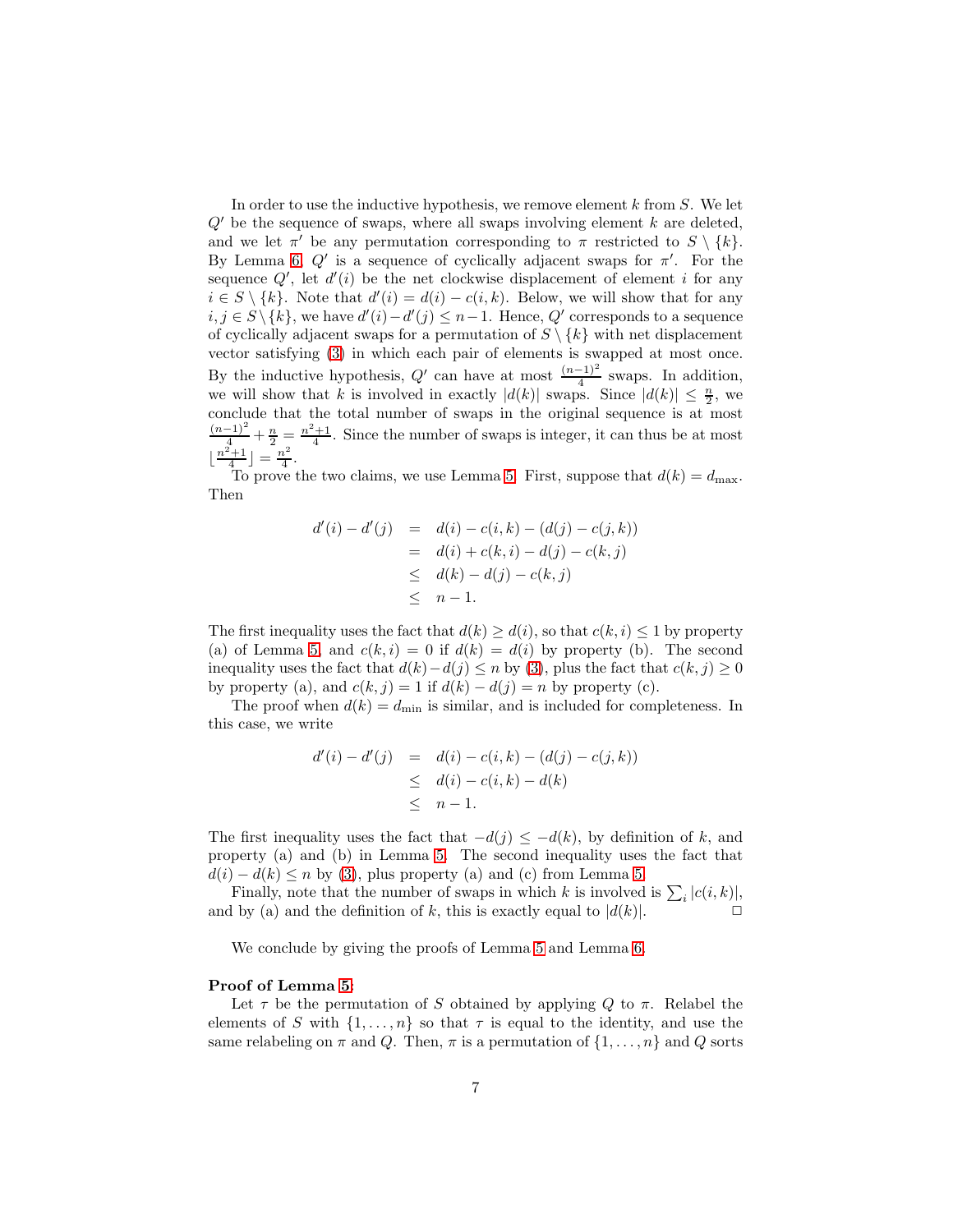$\pi$ . Hence, the net displacement vector d corresponding to Q and  $\pi$  satisfy the conditions of Lemma [3.](#page-3-1) For any  $(i, j)$  we thus have

$$
c(i,j) = \begin{cases} 1 + \max\{m : \pi(i) + d(i) > \pi(j) + d(j) + mn\} & \text{if } \pi(i) < \pi(j), \\ \max\{m : \pi(i) + d(i) > \pi(j) + d(j) + mn\} & \text{if } \pi(i) > \pi(j). \end{cases}
$$

We take i, j such that  $d(i) \geq d(j)$ . Note that  $(3)$  implies that  $d(j) \leq d(i) \leq j$  $d(j) + n$ .

Suppose that  $\pi(i) > \pi(j)$ . Note that  $\pi(i) < \pi(j) + n$ , since  $\pi$  is a permutation. Hence

$$
\pi(j) + d(j) < \pi(i) + d(i) < \pi(j) + d(j) + 2n,
$$

so  $c(i, j) = \max\{m : \pi(i) + d(i) > \pi(j) + d(j) + mn\} \in \{0, 1\}.$  Moreover, if  $d(i) = d(j)$ , then we have  $\pi(j)+d(j) < \pi(i)+d(i) < \pi(j)+d(j)+n$ , so  $c(i, j) = 0$ , and if  $d(i) = d(j) + n$ , then  $\pi(i) + d(i) > \pi(j) + d(j) + n$ , so  $c(i, j) = 1$ .

Similarly, if  $\pi(i) < \pi(j) < \pi(i) + n$ , then

$$
\pi(j) + d(j) - n < \pi(i) + d(i) < \pi(j) + d(j) + n.
$$

Since  $c(i, j) = 1 + \max\{m : \pi(i) + d(i) > \pi(j) + d(j) + mn\}$  we get that  $0 \leq c(i, j) \leq 1$ . If  $d(i) = d(j)$ , then  $\pi(j) + d(j) - n < \pi(i) + d(i) < \pi(j) + d(j)$ , so  $c(i, j) = 0$ , and if  $d(i) = d(j) + n$ , then  $\pi(j) + d(j) < \pi(i) + d(i)$ , so  $c(i, j) = 1$ .  $\Box$ 

#### Proof of Lemma [6:](#page-5-0)

We prove the lemma by induction on the number of swaps m. For  $m = 0$  the claim is vacuously true. For general m, denote by  $\tau$  the permutation that results from performing the first  $m-1$  swaps in Q on  $\pi$ , and  $\tau'$  the permutation that results from performing the corresponding swaps in  $Q'$  on  $\pi'$ . By the inductive hypothesis we know that  $\tau'$  is a permutation corresponding to  $\tau$  restricted to  $S \setminus \{k\}$ . We now discern two cases.

(case 1) k is not swapped by  $q_m = (i, j)$ , i.e.  $i \neq k$  and  $j \neq k$ . We note that  $i \prec j$  in  $\tau$  because  $q_m = (i, j)$  is a valid cyclically adjacent swap for  $\tau$ . Then  $i \prec j$  in  $\tau'$  by the fact that  $\tau'$  is a restricted permutation, so  $q_m$  is also a valid cyclically adjacent swap for  $\tau'$ .

Performing one cyclically adjacent swap only changes the ≺-relationship for pairs of elements for which at least one element is in  $\{i, j\}$ . Let  $\ell$  be so that  $\ell \prec i$ in  $\tau$ . Then  $\ell \prec j$  in the permutation that results after swapping  $q_m = (i, j)$  in  $\tau$ . If  $\ell \neq k$  then  $\ell \prec i$  in  $\tau'$  as well, and therefore  $\ell \prec j$  in the permutation that results after performing swap q on  $\tau'$ . If  $\ell = k$ , then let  $\ell'$  be so that  $\ell' \prec k$  in  $\tau$ , which means that  $\ell' \prec i$  in  $\tau'$ . After performing  $q_m$  on  $\tau'$ , we have  $\ell' \prec j$ .

Checking the ≺-relations in the restricted permutation for the element right after j in  $\tau$  proceeds similarly.

(case 2) k is an element that is swapped by  $q_m = (i, j)$ , i.e.  $k \in \{i, j\}$ . We let  $\tau'$  be any permutation corresponding to  $\tau$  restricted to  $S \setminus \{k\}$ . Let  $\ell$  be the element in  $\{i, j\}$  that is not equal to k. Let a and b be so that  $a \prec i \prec j \prec b$  in  $τ.$  Then  $a \prec l \prec b$  in τ'. Also, we know that  $a \prec j \prec i \prec b$  in the permutation  $σ$ obtained after applying  $q_m$  to  $\tau$ . This means that a permutation corresponding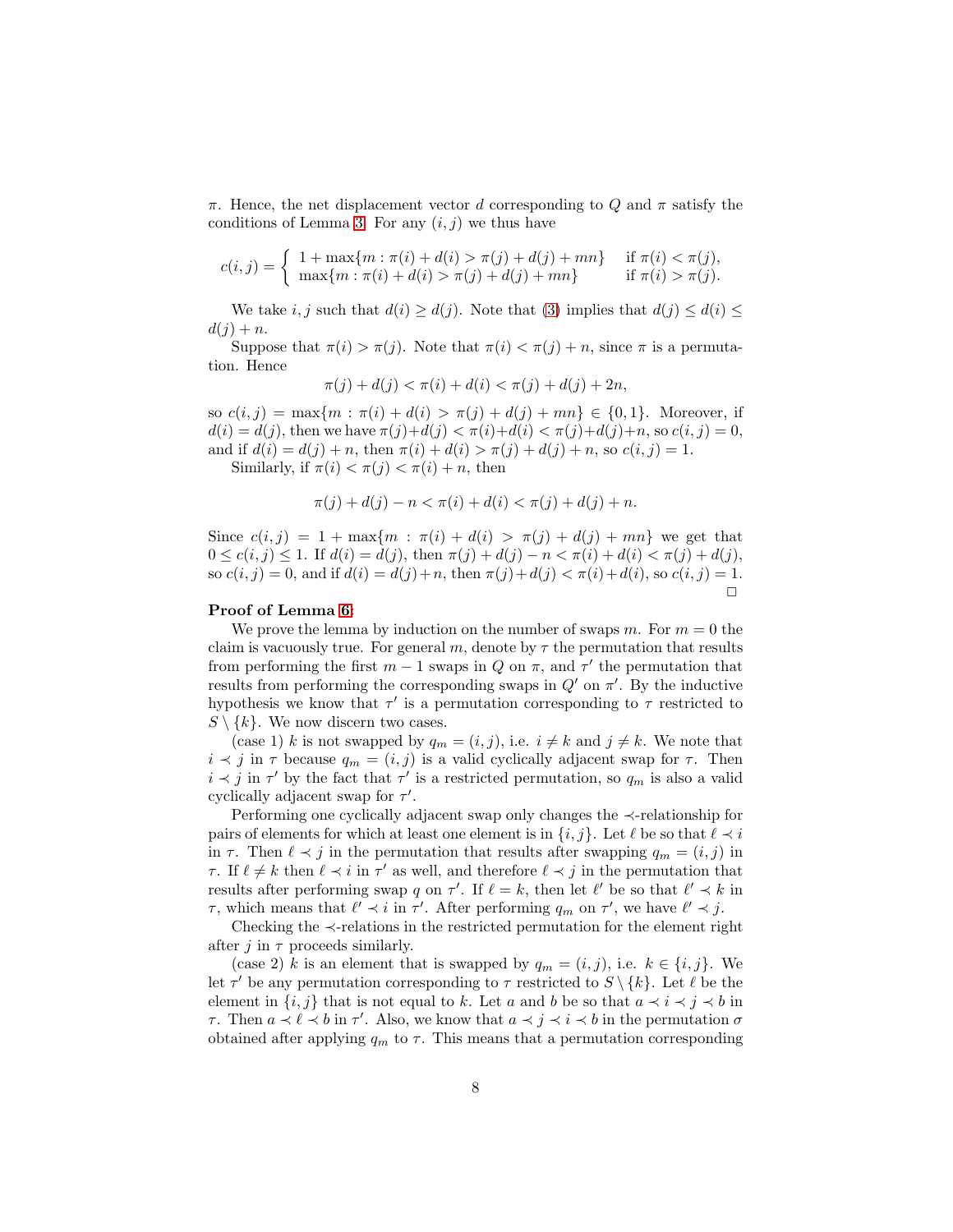to  $\sigma$  restricted to  $S \setminus \{k\}$  will have  $a \prec \ell \prec b$  as well. In other words,  $\tau'$  is a permutation corresponding to  $\sigma$  restricted to  $S \setminus \{k\}$ , since it has the required ≺-relationship between the elements. ✷

#### Acknowledgement

The authors acknowledge Chi-Kwong Li for suggesting this research topic, for leading weekly research meetings, and for numerous helpful discussions.

#### References

- <span id="page-8-1"></span>[1] Xuerong Feng, Bhadrachalam Chitturi, and Hal Sudborough. Sorting circular permutations by bounded transpositions. Advances in Computational Biology: Advances in Experimental Medicine and Biology, Volume 680:725– 736, 2010.
- <span id="page-8-0"></span>[2] Mark Jerrum. The complexity of finding minimum-length generator sequences. *Theor. Comput. Sci.*, 36:265–289, 1985.

### A. Proof of Lemma [3](#page-3-1)

**Proof:** Consider a permutation  $\pi$  and a net displacement vector d that satisfies the conditions of the lemma. First, we note that  $c$  is skew symmetric, i.e.,  $c(i, j) = -c(j, i)$  for any  $i \neq j$ . To see this, suppose without loss of generality that  $\pi(i) < \pi(j)$ , and let  $c(i, j) = m$ . Then  $\pi(i) + d(i) > \pi(j) + d(j) + (m-1)n$ and  $\pi(i) + d(i) < p(j) + d(j) + mn$  (where the inequality is strict because of [\(2\)](#page-2-1)). Therefore  $\pi(j) + d(j) < \pi(i) + d(i) + (1 - m)n$  and  $\pi(j) + d(j) >$  $\pi(i) + d(i) + (-m)n$ , so  $c(i, i) = -m$ .

Applying a transposition  $(p, p+1)$  results in a new permutation  $\tilde{\pi}$  and a new displacement vector  $\tilde{d}$ . Let  $k = \pi^{-1}(p)$  and  $\ell = \pi^{-1}(p+1)$ , then  $\tilde{\pi}$  and  $\tilde{d}$  are given by  $\tilde{\pi}(i) = \pi(i)$ ,  $\tilde{d}(i) = d(i)$  for  $i \neq k$ ,  $\ell$  and  $\tilde{\pi}(k)$  is  $p+1$  if  $p < n$  and 1 if  $p = n, \, \tilde{d}(k) = d(k) - 1, \tilde{\pi}(\ell) = p, \tilde{d}(\ell) = d(\ell) + 1.$  It is clear that  $\tilde{d}$  satisfies the conditions of the lemma for  $\tilde{\pi}$ . Let

$$
\tilde{c}(i,j) = \begin{cases}\n1 + \max\{m : \tilde{\pi}(i) + \tilde{d}(i) > \tilde{\pi}(j) + \tilde{d}(j) + mn\} & \text{if } \tilde{\pi}(i) < \tilde{\pi}(j), \\
\max\{m : \tilde{\pi}(i) + \tilde{d}(i) > \tilde{\pi}(j) + \tilde{d}(j) + mn\} & \text{if } \tilde{\pi}(i) > \tilde{\pi}(j).\n\end{cases}
$$

In order to prove the lemma, we need to show that swapping  $(k, \ell)$  decreases  $c(k, \ell)$  by one, i.e.,  $\tilde{c}(k, \ell) = c(k, \ell) - 1$ . By skew symmetry, this also implies that  $\tilde{c}(\ell,k) = c(\ell,k) + 1$ . In addition, we need to show that for any pair  $(i, j) \neq j$  $\{(k,\ell),(\ell,k)\},\,c(i,j)=\tilde{c}(i,j).$ 

We first consider a pair of elements  $(i, j) \notin \{(k, \ell), (\ell, k)\}.$  If  $p < n$ , then  $\tilde{c}(i, j) = c(i, j)$  because  $\pi(i) + d(i) = \tilde{\pi}(i) + d(i)$  for every  $i \in \{1, \ldots, n\}$  and the relative order of all pairs of elements, except  $(k, \ell)$  is the same in  $\pi$  and  $\tilde{\pi}$ . If  $\pi = n$ , then the relative order of every pair containing k or  $\ell$  is changed,